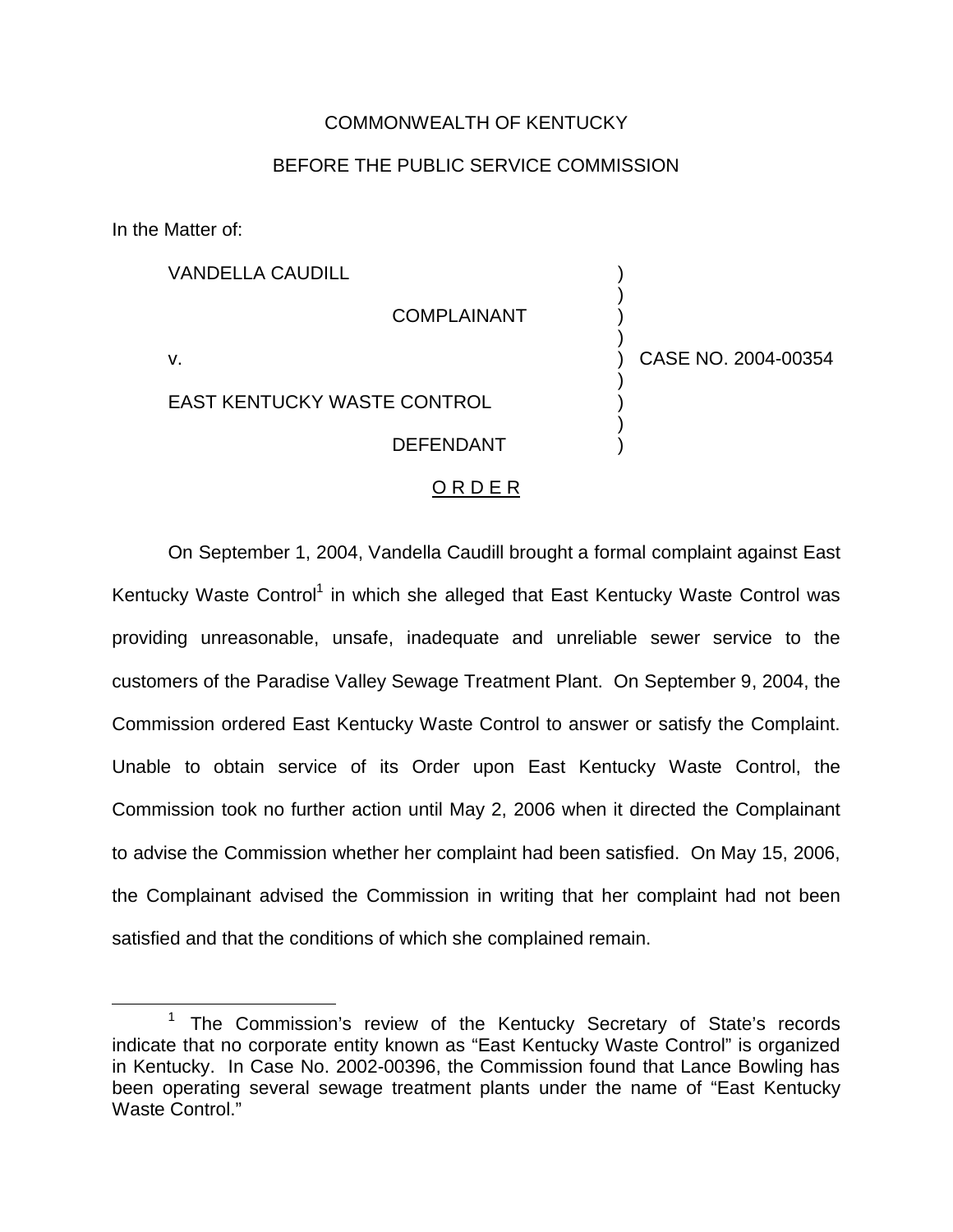Recent developments have required the Commission to review this proceeding. On January 30, 2007, the Commission found that Appalachian Waste Control, Inc. ("Appalachian Waste Control") Keith Fairchild, and Lance Bowling had violated KRS 278.020 by the unauthorized transfer of control of several sewage treatment plants, including the Paradise Valley Sewage Treatment Plant, from Appalachian Waste Control and Mr. Fairchild to Mr. Bowling.<sup>2</sup> The Commission has declared this purported transfer illegal.

The Commission further found that the sewage treatment plants that Appalachian Waste Control owns and controls, including the Paradise Valley Subdivision Sewage Treatment Plant, are not being operated in accordance with accepted engineering practices.<sup>3</sup> It directed Appalachian Waste Control, Mr. Fairchild, and Mr. Bowling to bring these plants into compliance with accepted engineering practices within 60 days.<sup>4</sup>

As the actions that the Commission has directed are precisely the relief that the Complainant has sought in her complaint, the Commission finds that its Order in Case No. 2002-00396 renders the complaint moot and that this proceeding should be dismissed. The Commission notes that, should Appalachian Waste Control, Mr. Fairchild, and Mr. Bowling fail to bring these plants into compliance with accepted

 $2^2$  Case No. 2002-00396, Gary K. Fairchild; Appalachian Waste Control, Inc.; and Lance Bowling d/b/a East Kentucky Waste Control – Alleged Failure To Comply With 807 KAR 5:071, Section 7(1); KRS 278.020(5) and (6); KRS 278.150(2); and KRS 278.160(2) (Ky. PSC Jan. 30, 2007) at 13.

 $3$  Id.

 $4$  Id. at 14.